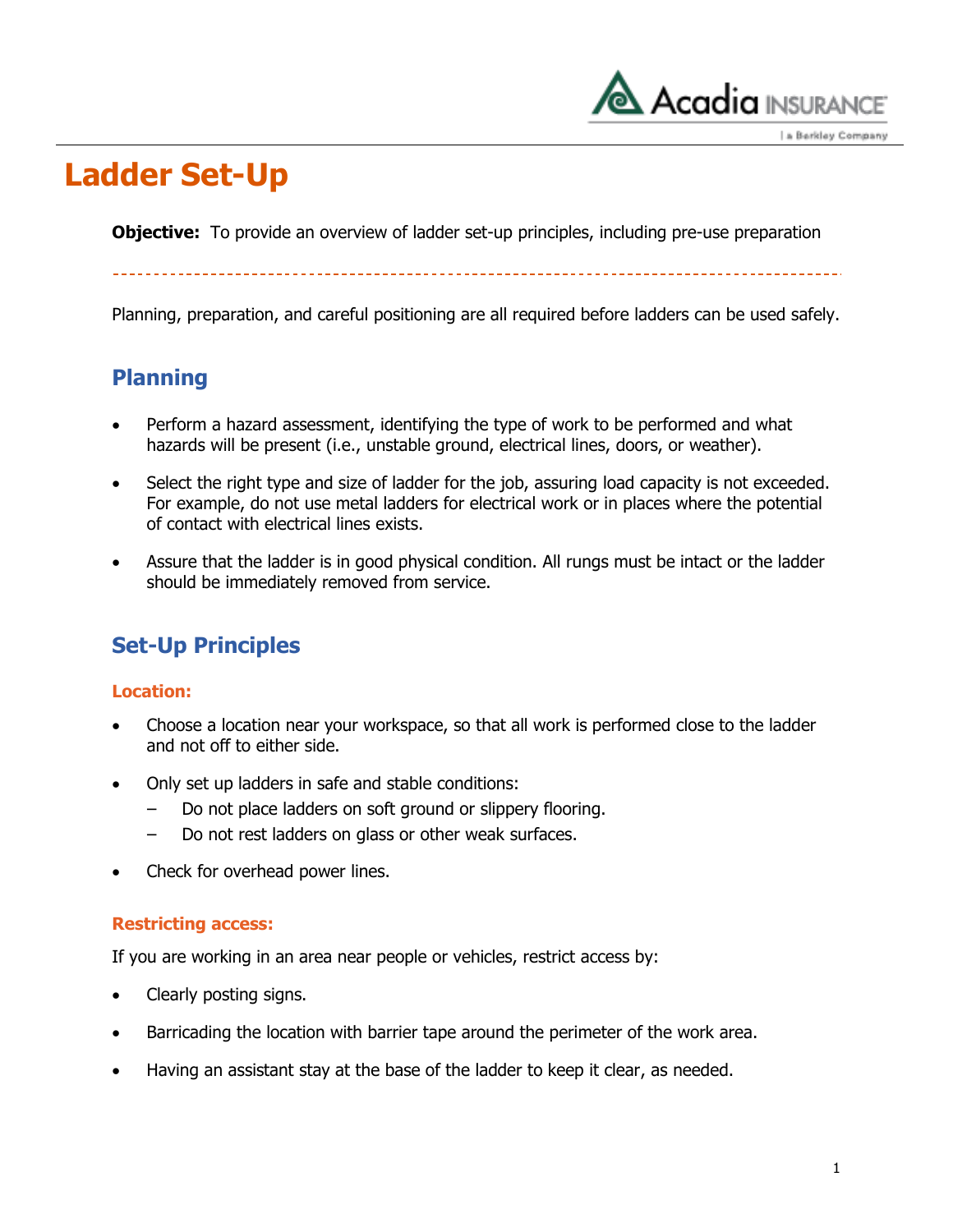

a Berkley Company

## **Ladder Set-Up**

#### **Ladder positioning:**

- Assure that all non-self-supporting ladders extend at least three feet above the highest support point. (e.g. the roof line).
- Angle non-self-supporting ladders properly, with a 4:1 ratio. That means the distance between the top of the ladder and the ground is at least four times the distance between the base of the ladder and the wall.
- Place non-self-supporting ladders so that both rails have equal support.
- Secure ladders appropriately with tie-offs at the top of the ladder.

#### **Other guidelines:**

Seek help if a ladder is too heavy or awkward to place correctly on your own.